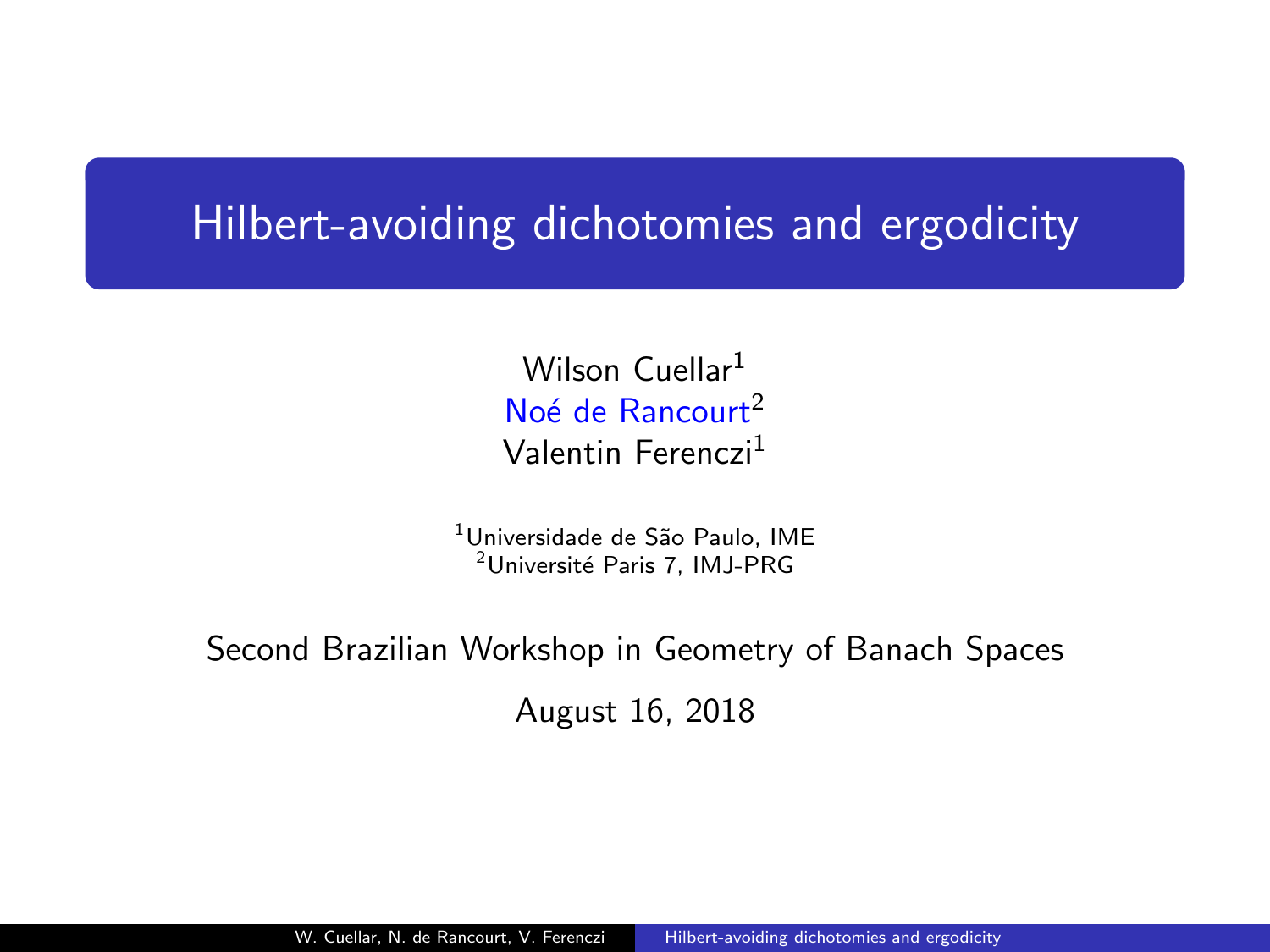In this talk, we will only consider separable Banach spaces.

#### Question (Banach's homogeneous space problem, 1932)

Say that a space is homogeneous if it is isomorphic to all of its subspaces. Is every homogeneous space isomorphic to  $\ell_2$  ?

The answer is yes ; it relies on three results. Recall that a space  $X$  is hereditarily indecomposable  $(HI)$  if no two subspaces of X are in topological direct sum.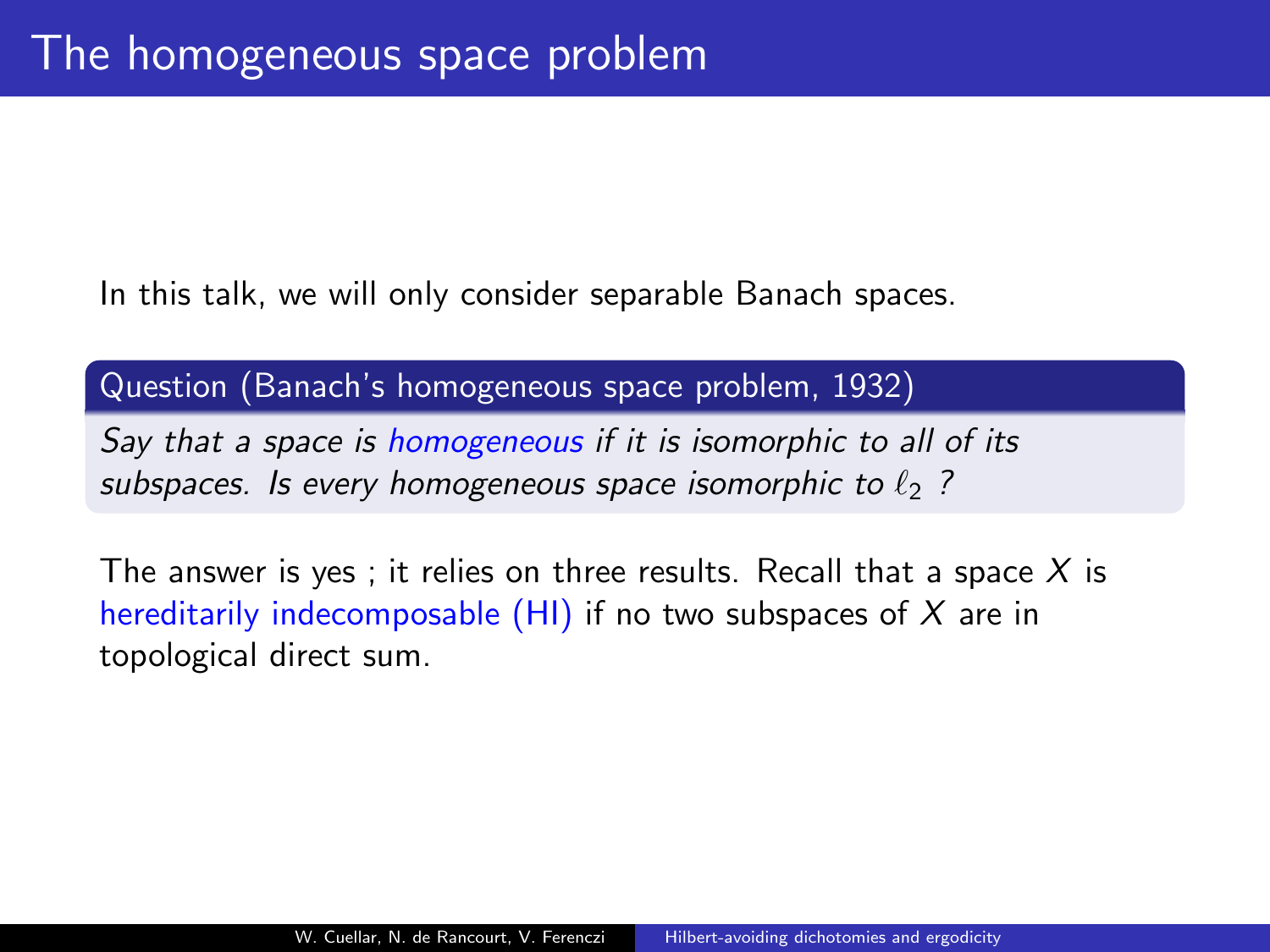Theorem (Gowers – Maurey, 1992)

An HI space is isomorphic to no proper subspace of itself.

Theorem (Komorowski – Tomczak-Jaegermann, 1995)

Every Banach space has either a subspace with no unconditional basis, or a subspace isomorphic to  $\ell_2$ .

### Theorem (Gowers' first dichotomy, 1995)

Every Banach space has either a subspace with an unconditional basis, or an HI subspace.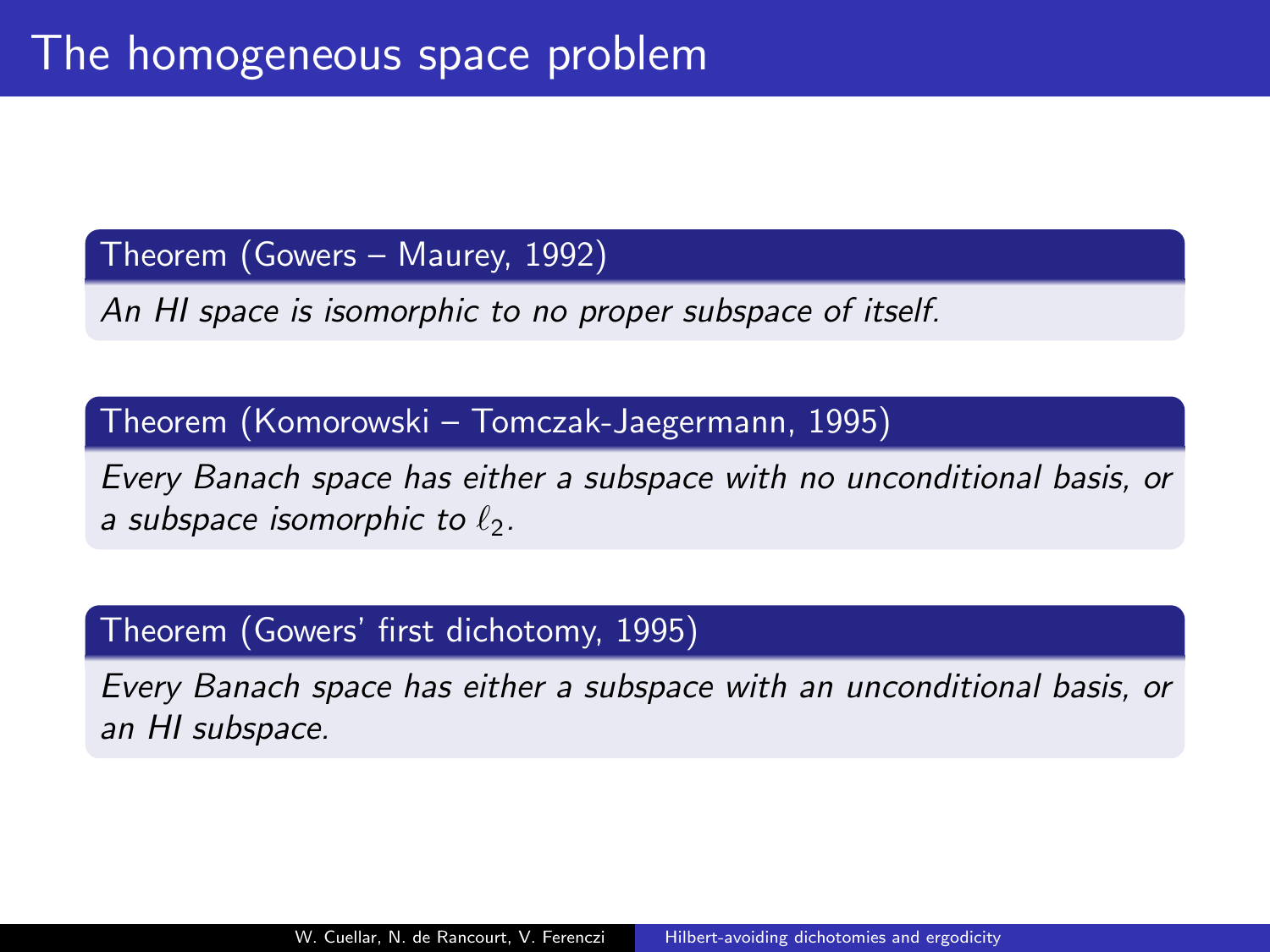### Question (Godefroy)

How many pairwise non-isomorphic subspaces can have a Banach space non-isomorphic to  $\ell_2$  ?

Question (Johnson)

Does there exist a space with exactly two subspaces, up to isomorphism?

Even this question is still open.

The right setting to study Godefroy's question is that of the complexity of equivalence relations.

#### Definition

Let  $(X, E)$  and  $(Y, F)$  be to nonempty standard Borel spaces endowed with equivalence relations. We say that  $(X, E)$  is Borel reducible to  $(Y, F)$ , denoted by  $(X, E) \leq B(Y, F)$ , if there is a Borel map  $f: X \longrightarrow Y$  such that  $\forall x, y \in X \ (x \in y \Leftrightarrow f(x) \in f(y)).$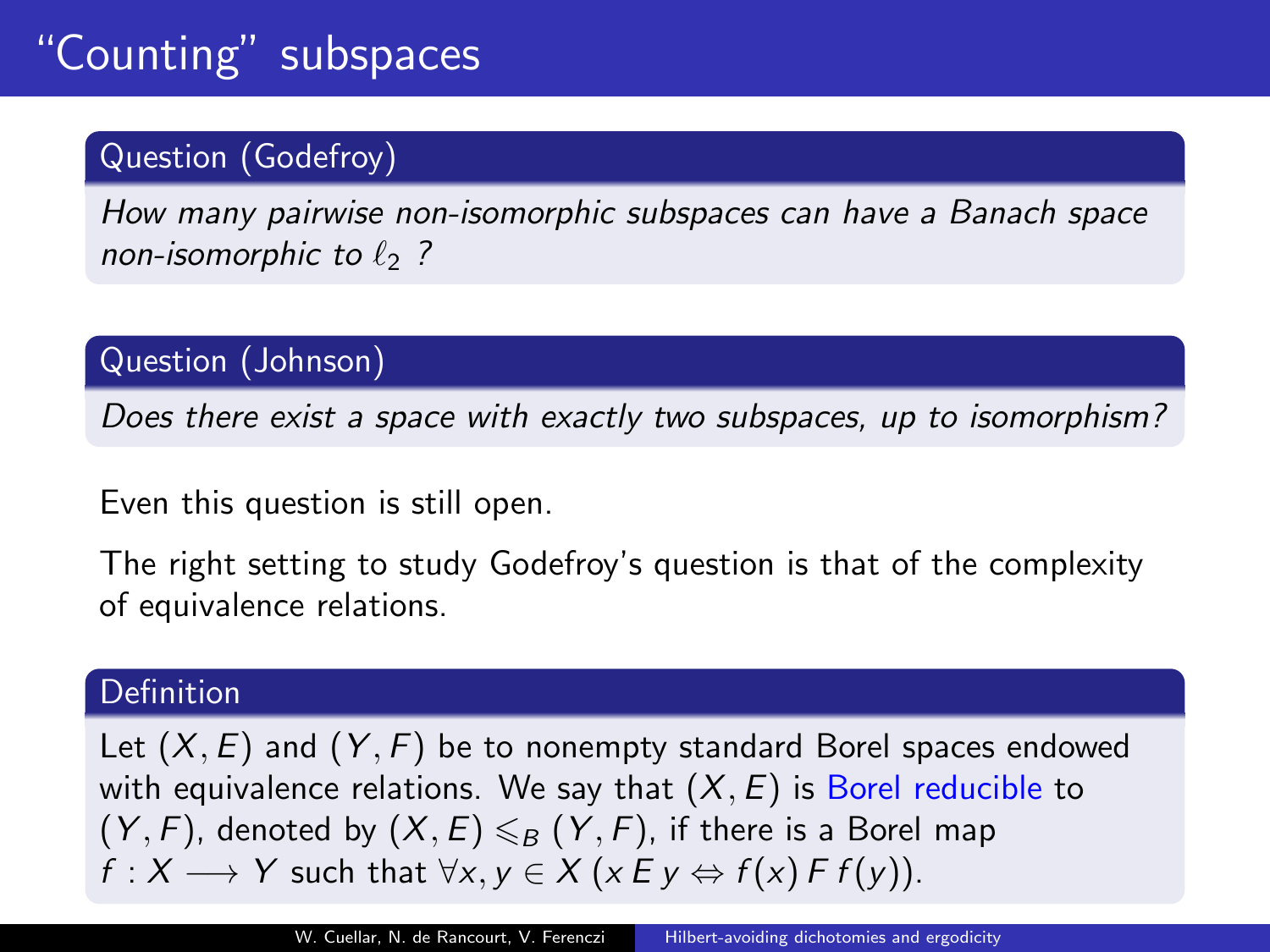If  $(X, E) \le B$   $(Y, F)$ , then  $|X/E| \le |Y/F|$  (if E is Borel and  $X/E$  is countable, this is an equivalence). So knowing the complexity of an equivalence relation gives (strictly) more information that knowing the number of its classes.

Define the equivalence relation  $\mathbf{E}_0$  on  $2^{\mathbb{N}}$  by  $x \mathbf{E}_0 y$  iff  $\{n \in \mathbb{N} \mid x_n \neq y_n\}$ is finite. We have the following hierarchy of Borel equivalence relations:

$$
(1, =) <_{{\mathcal B}}(2, =) <_{{\mathcal B}}(3, =) <_{{\mathcal B}} \ldots <_{{\mathcal B}}({\mathbb N}, =) <_{{\mathcal B}}(2^{\mathbb N}, =) <_{{\mathcal B}}(2^{\mathbb N}, \textbf{E}_0),
$$

which is exhaustive in the sense that if  $E$  is a Borel equivalence relation on a space X, then either  $(X, E)$  is bireducible with one member of the hierarchy, or  $(2^{\mathbb{N}}, \mathbf{E_0}) <_{\mathcal{B}} (X, \mathcal{E})$  (Silver '80, Harrington–Kechris–Louveau '90). This is not true when  $E$  is only supposed analytic.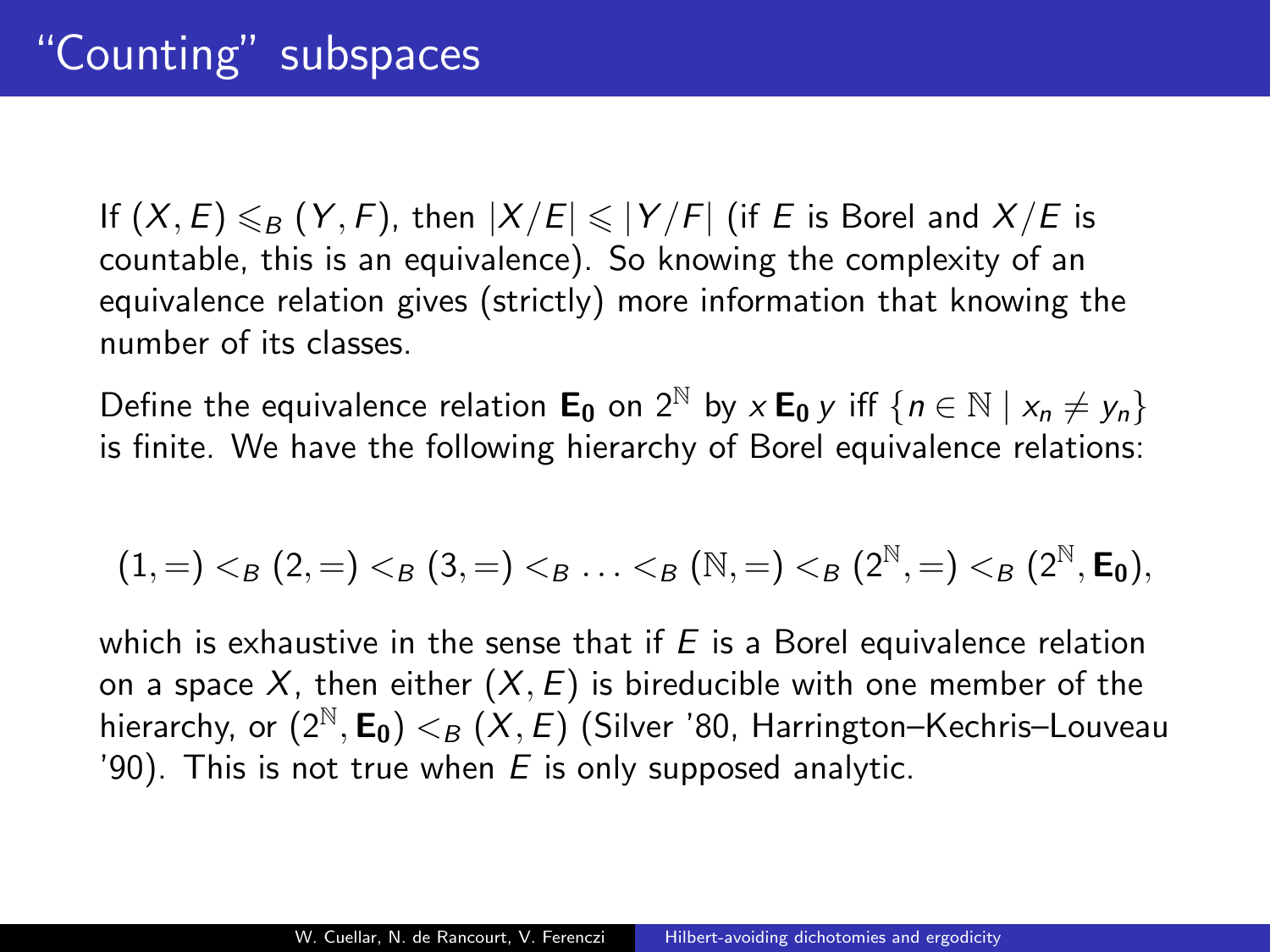For X a separable Banach space, denote by  $Sub(X)$  the set of subspaces of  $X$ . We endow  $\text{Sub}(X)$  with the Effros Borel structure, i.e. the σ-algebra generated by the sets {Y ∈ Sub(X) | Y ∩  $U \neq \emptyset$ }, where U ranges over open subsets of  $X$ . This makes it a standard Borel space ; moreover, the relation  $\simeq$  on Sub(X) is analytic.

Question (Godefroy, rephrasing)

If  $X \not\cong \ell_2$ , what is the complexity of  $(Sub(X), \simeq)$  ?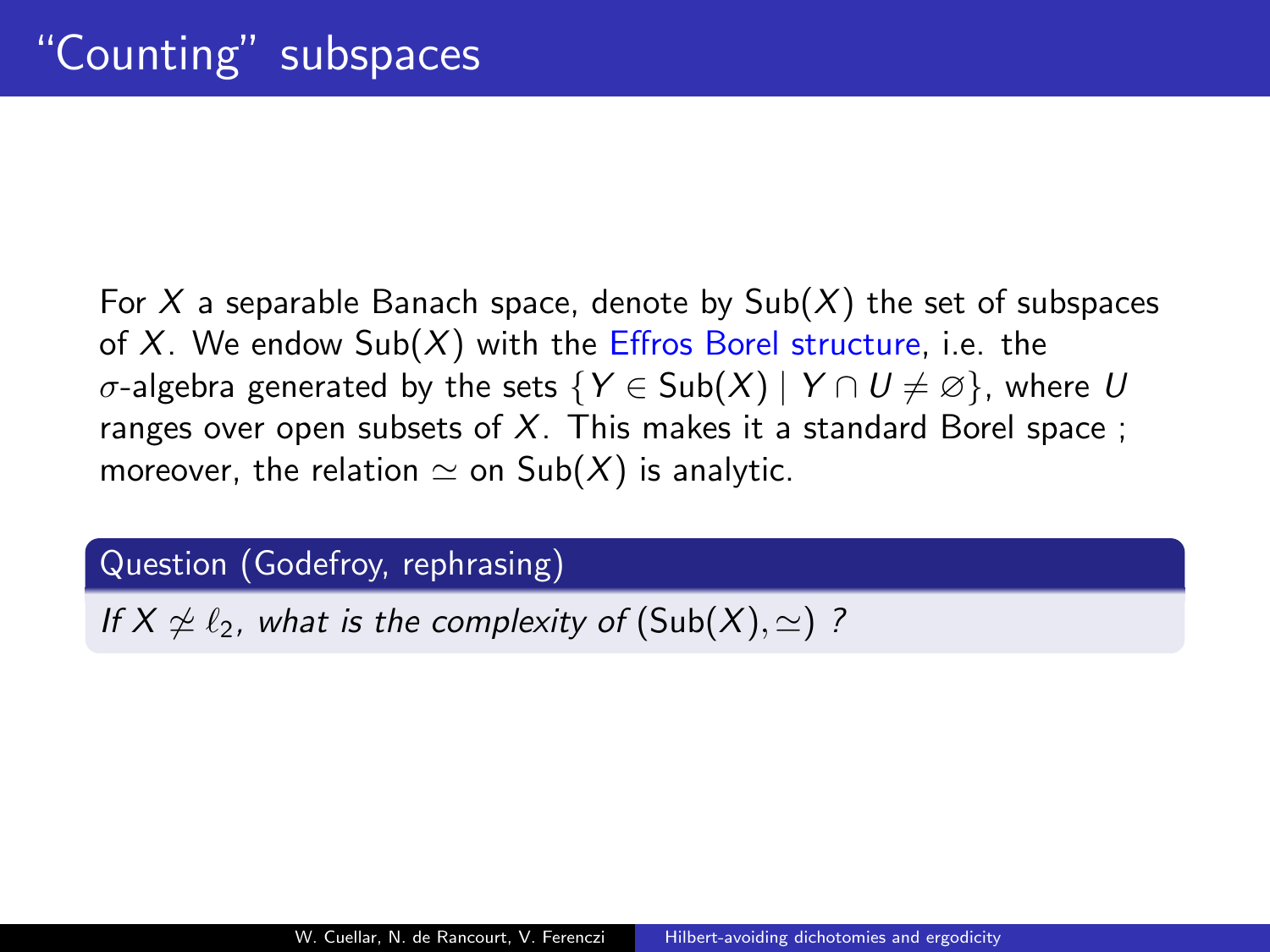### Definition (Ferenczi – Rosendal, 2003)

A space X is ergodic if  $(2^{\mathbb{N}}, E_0) \leq_B (Sub(X), \simeq)$ .

Non-ergodic spaces have nice regularity properties. For instance, if  $X$  is non-ergodic and has an unconditional basis, then:

- $\bullet$  X is isomorphic to its hyperplanes;
- $X \simeq X \oplus Y$  for every Y generated by a subsequence of the basis.

(Ferenczi – Rosendal, 2003)

Moreover, every non-ergodic space has a minimal subspace, i.e. a subspace Y that can be embedded in every further subspace (Ferenczi, 2005).

#### Conjecture (Ferenczi – Rosendal)

Every Banach space non-isomorphic to  $\ell_2$  is ergodic.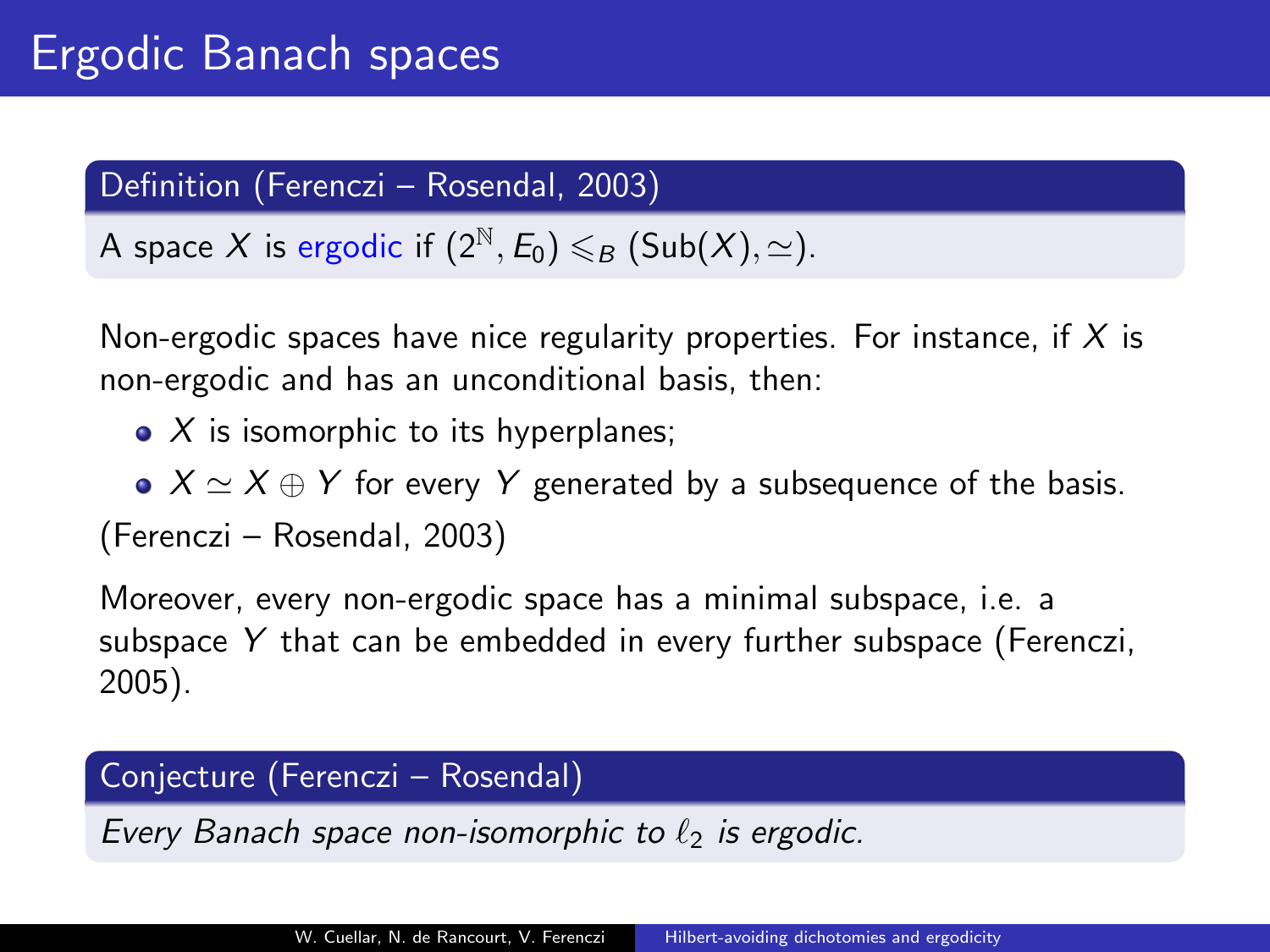Some progress has been done on this conjecture, even if it is still open:

Theorem (Anisca, 2009)

Every asymptotically Hilbertian space which is not isomorphic to  $\ell_2$  is ergodic.

### Theorem (Cuellar, 2016)

Every non-ergodic Banach space is near Hilbert (that is, has type p and cotype q for every  $p < 2 < q$ ).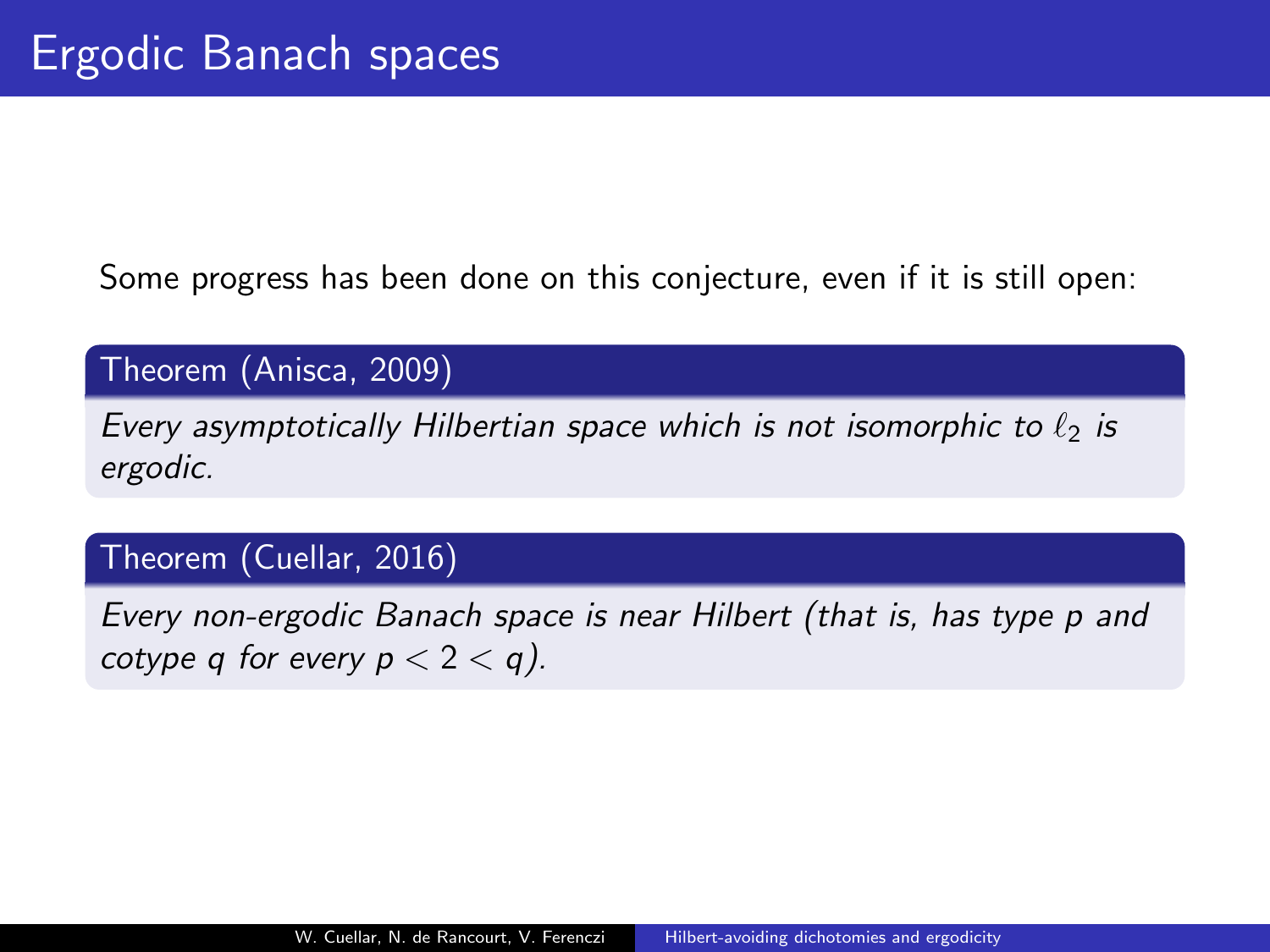#### **Questions**

- (1) Let X be a counterexample to Johnson's question. Does X necessarily have an unconditional basis?
- (2) Let X be a non-ergodic space, non-isomorphic to  $\ell_2$ . Does X necessarily have a subspace non-isomorphic to  $\ell_2$  with an unconditional basis?

A positive answer to  $(2)$  would also provide a positive answer to  $(1)$ . since by a result by Anisca (2007), a  $\ell_2$  can be embedded in every counterexample to Johnson's question.

Since an HI space contains no minimal subspace, it has to be ergodic. Hence, by Gowers' dichotomy, a non-ergodic space must contain a subspace with an unconditional basis...But this subspace could be isomorphic to  $\ell_2$ . How to avoid this case?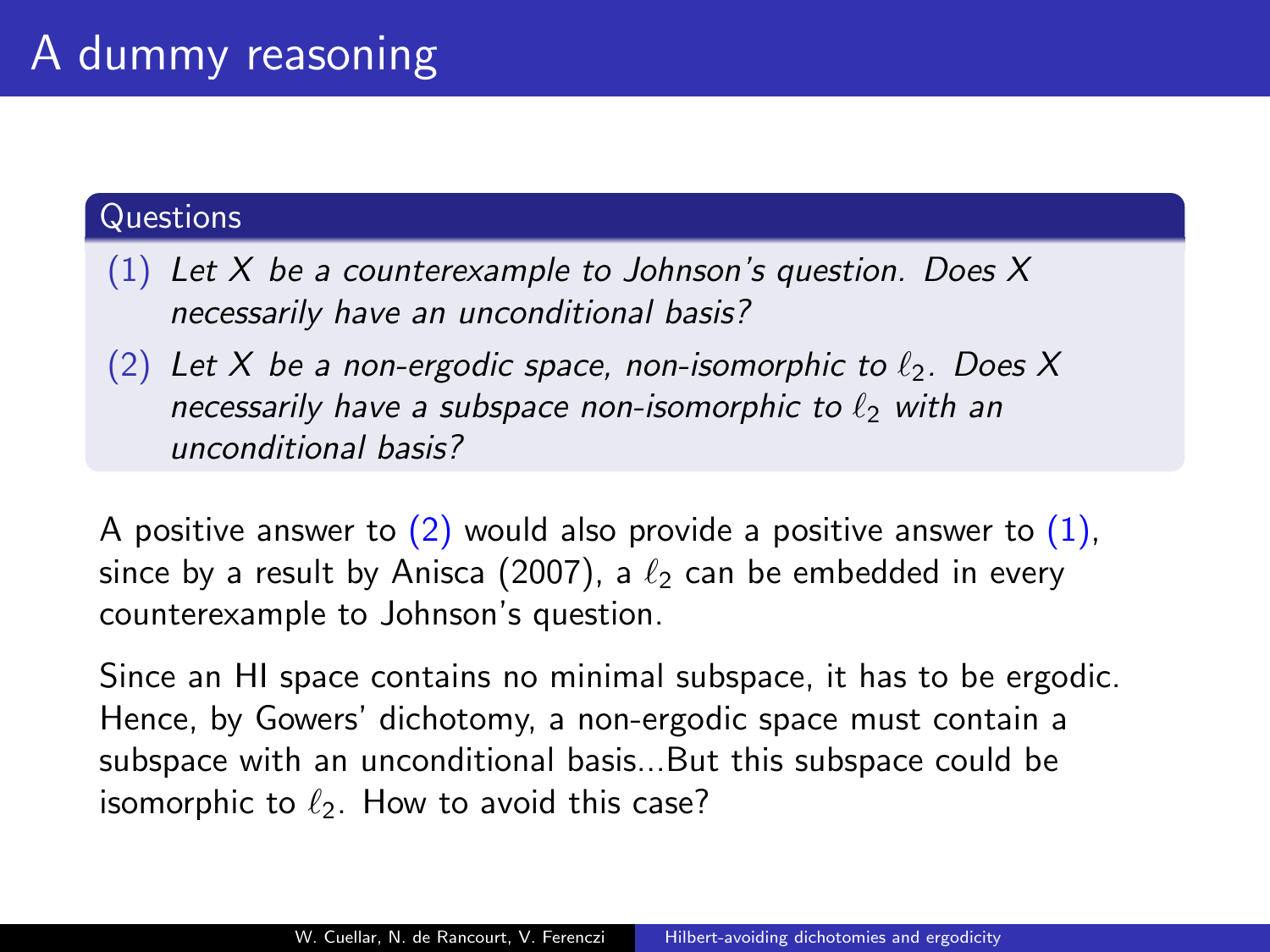The "only" ingredient we need in the proof of Gowers' dichtomy is the fact that, given a space  $X$  and a decreasing sequence of subspaces  $X_0 \supseteq X_1 \supseteq X_2 \supseteq \ldots$ , there exists a subspace  $X_{\infty}$  such that  $\forall n \in \mathbb{N}$   $X_{\infty} \subseteq^* X_n$  (where  $Y \subseteq^* Z$  means that  $Y \cap Z$  has finite codimension in  $Y$ ).

But... This also works if we restrict our attention to subspaces non-isomorphic to  $\ell_2$ !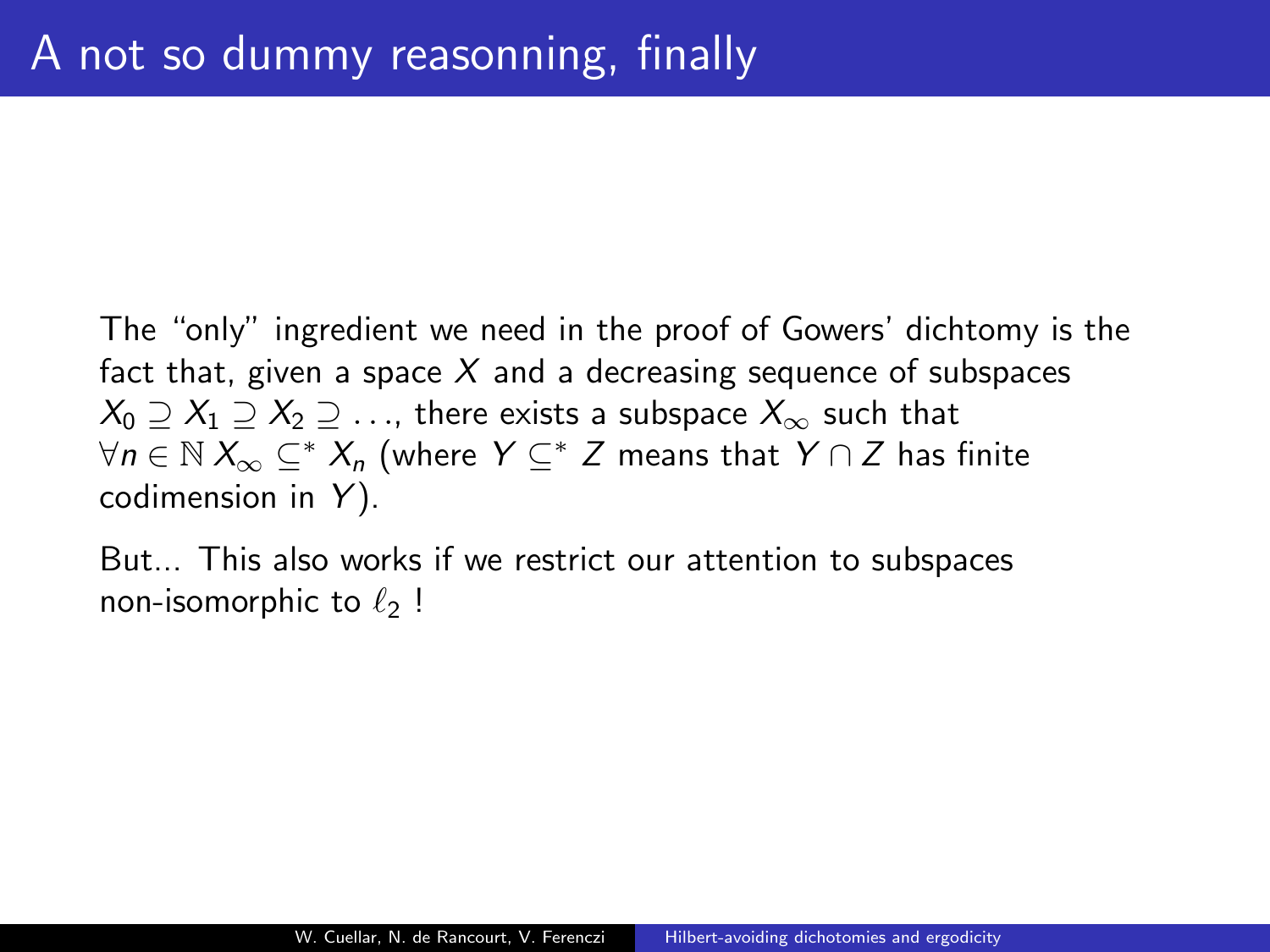# The first dichotomy

# Say that a FDD  $(E_n)$  is good if  $d_{BM}(E_n,\ell_2^{\dim(E_n)}) \longrightarrow \infty$ .

#### Definition

A space  $X$  is Hereditarily Hilbert-primary (HHP) if for every subspaces  $Y, Z \subseteq X$ , if Y and Z are in topological direct sum, then either Y or Z is isomorphic to  $\ell_2$ .

#### Theorem

Let X be a Banach space non-isomorphic to  $\ell_2$ . Then there exists a subspace Y of X, non-isomorphic to  $\ell_2$ , such that:

- either Y has an good UFDD;
- or Y is HHP.

Moreover, these two cases are mutually exclusive.

What about non-ergodic spaces ?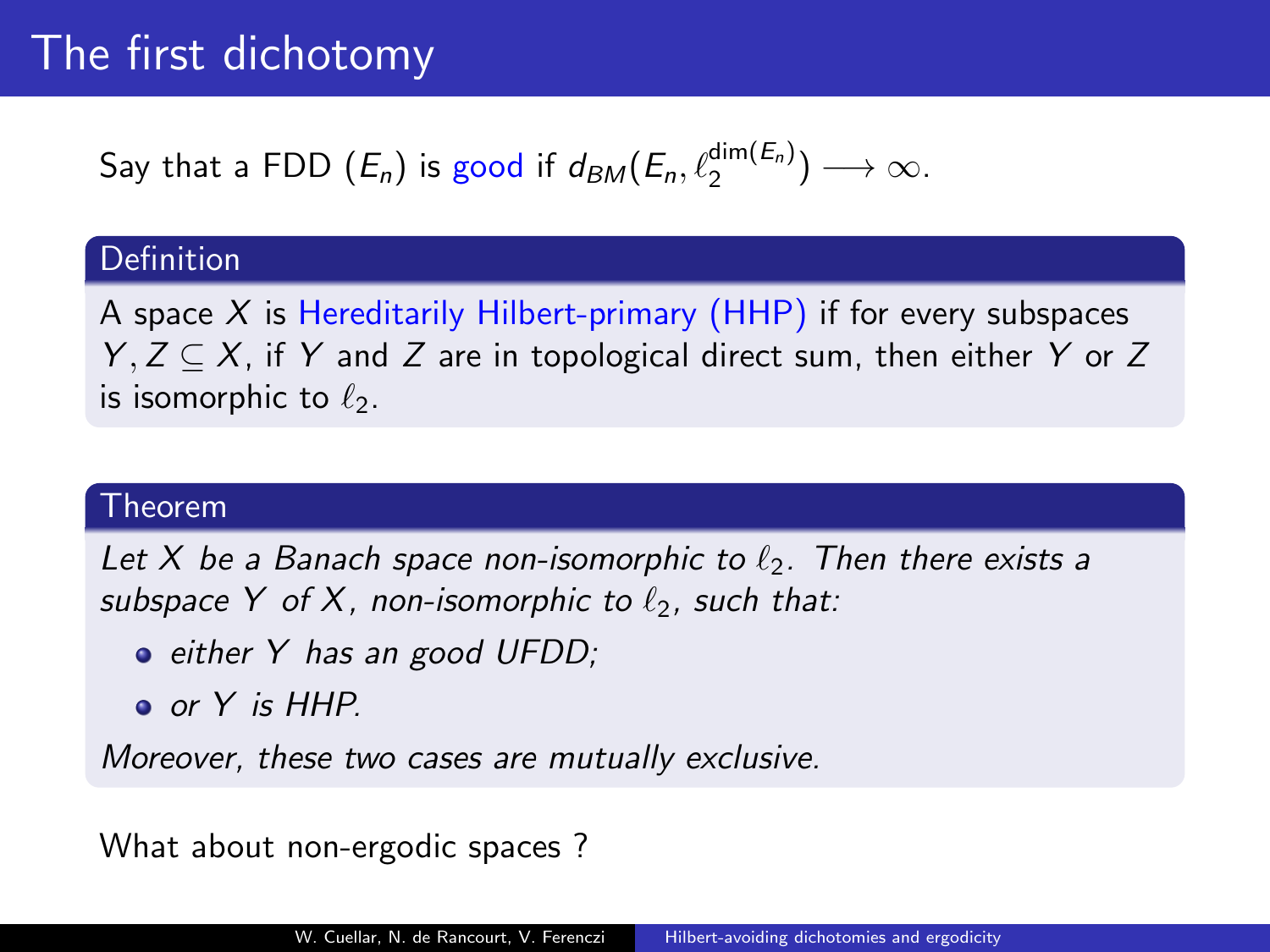### Proposition

Every non-ergodic space non-isomorphic to  $\ell_2$  with a UFDD has a subspace non-isomorphic to  $\ell_2$  with an unconditional basis.

#### **Corollary**

Let X be a non-ergodic space, non-isomorphic to  $\ell_2$ . Then either exists a subspace Y of X, non-isomorphic to  $\ell_2$ , such that:

- either Y has an unconditional basis;
- or Y is HHP.

In particular, if we manage to prove that an HHP space must have at least three pairwise non-isomorphic subspaces, then our first conjecture is true, and if all HHP spaces are ergodic, then our second conjecture is true.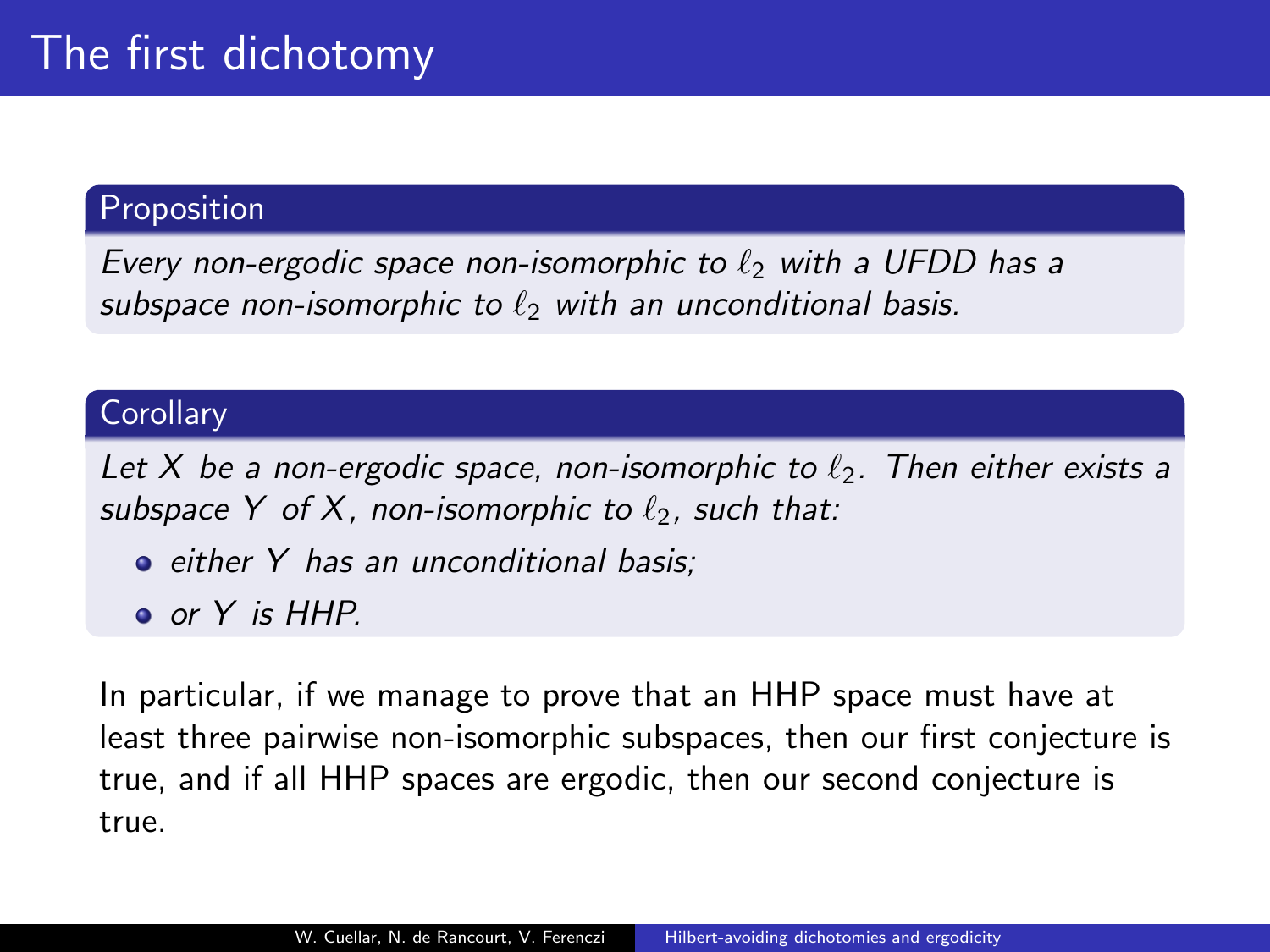## HHP spaces

Known proofs that HI spaces are not isomorphic to any of their proper subspaces don't seem to adapt easily to the case of HHP spaces. We are still not able to prove that such spaces have at least three three pairwise non-isomorphic subspaces.

The following spaces are the only examples of HHP spaces we currently know:

- $\bullet$  Trivial ones:  $\ell_2$ . HI spaces.
- $\bullet$   $X \oplus \ell_2$ , for X an HI space.
- A HI sum of spaces isomorphic to  $\ell_2$  (Argyros–Raikoftsalis, 2008). The space  $\mathfrak{X}_2$  they construct actually admits a unique decomposition as  $\mathfrak{X}_2 \oplus \ell_2$ .

All these spaces contain an HI subspace, so they are ergodic.

#### Question

Does there exist  $\ell_2$ -saturated HHP spaces that are not isomorphic to  $\ell_2$ ?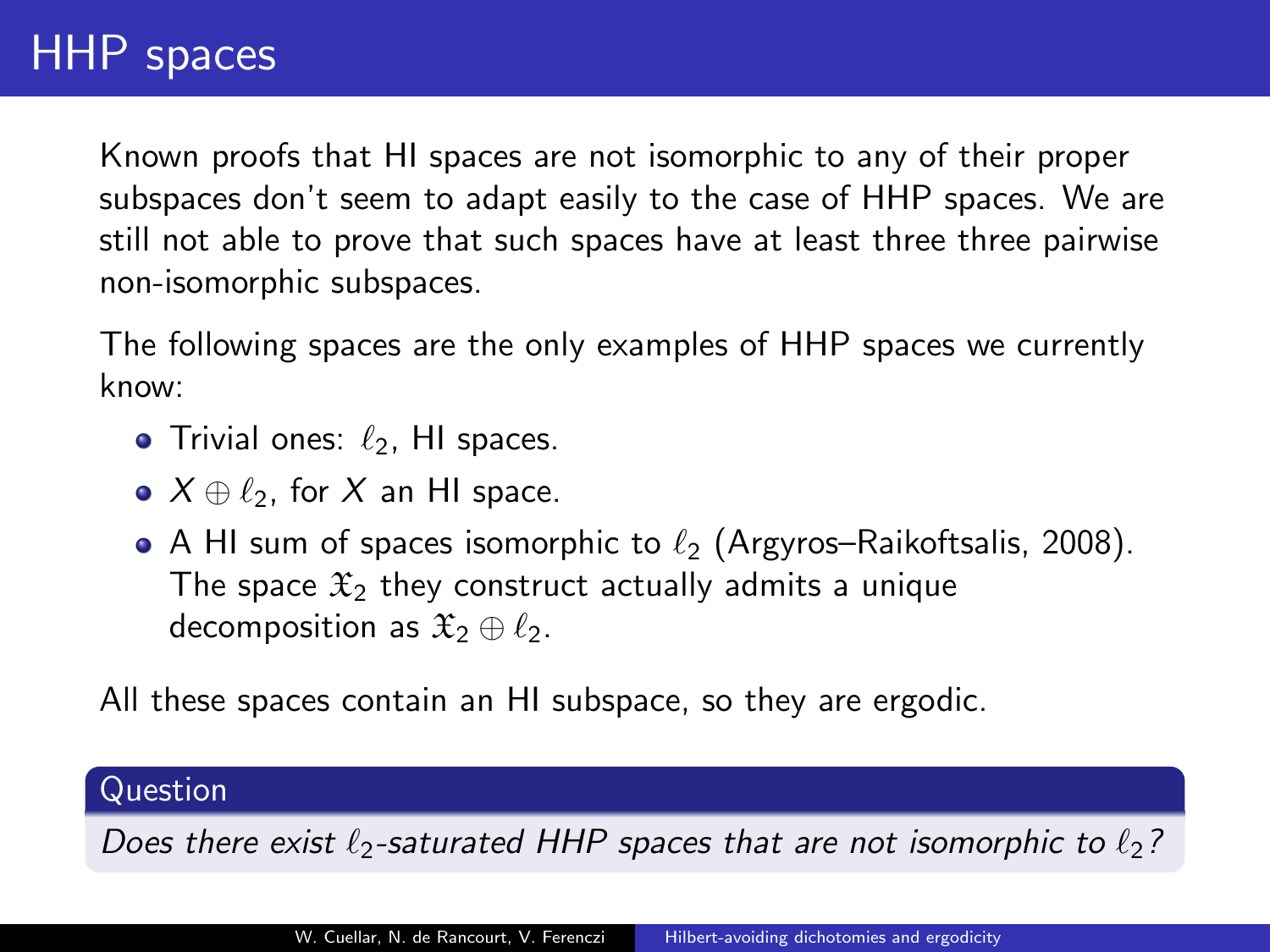In order to reduce the question of the ergodicity of HHP spaces to something simpler, we introduce a second dichotomy. This is a Hilbert-avoiding version of the minimal/tight dichotomy by Ferenczi and Rosendal.

#### Definition (Ferenczi–Rosendal)

Let  $(e_i)$  be a basis.

- A space Y is tight in  $(e_i)$  if there are successive intervals of integers  $I_0 < I_1 < \ldots$  such that for every infinite  $A \subseteq \mathbb{N}$ , Y does not embed into  $\overline{\textsf{span}}(e_i \mid i \notin \bigcup_{j \in A} I_j).$
- The basis  $(e_i)$  is tight if every space is tight in it. A space is tight if it has a tight basis.

#### Theorem (Ferenczi–Rosendal, 2009)

Every Banach space either contains a minimal subspace, or a tight subspace.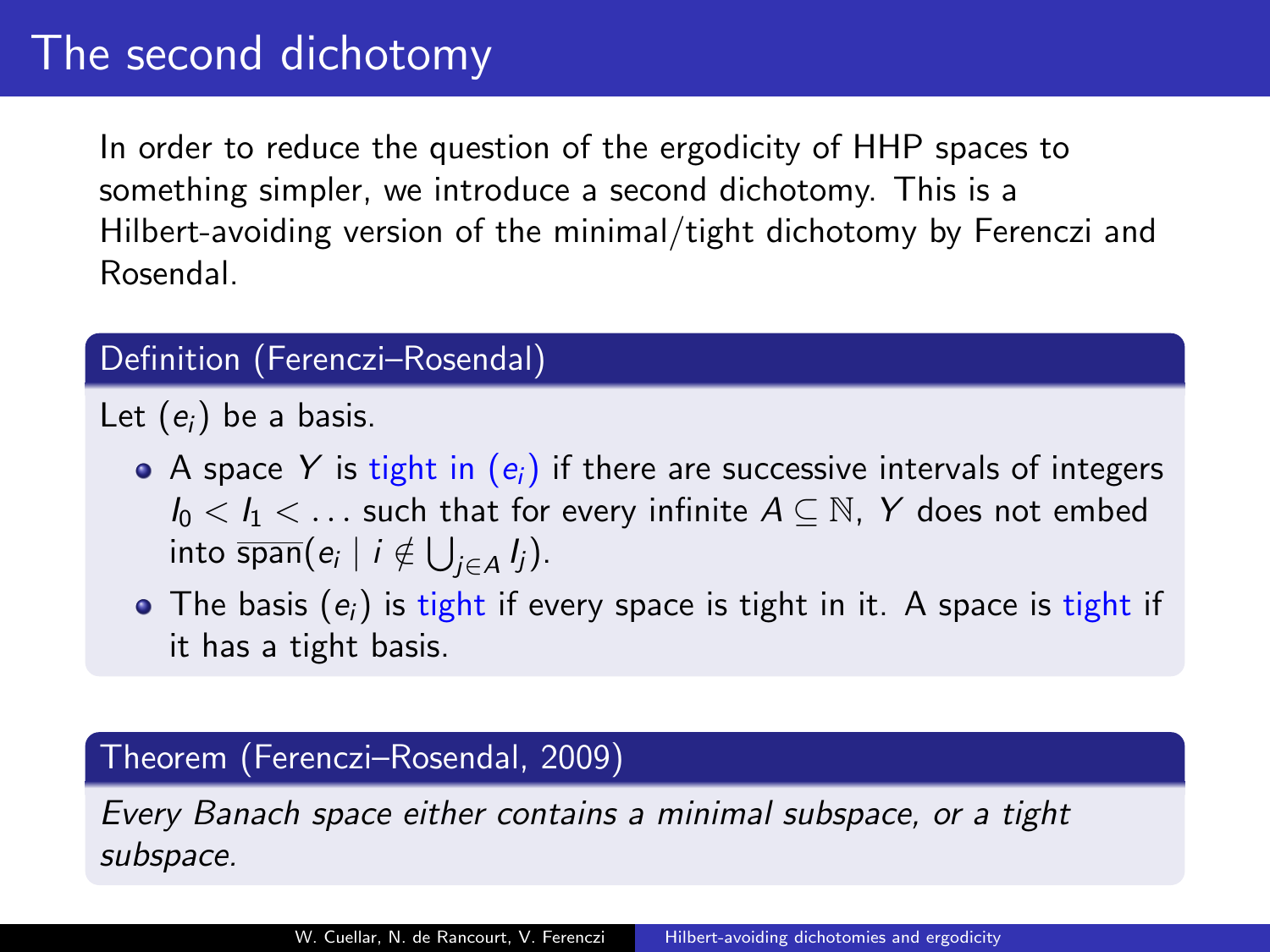#### **Definition**

A space  $X$  is minimal among non-Hilbertian spaces (MNH) if it is non-isomorphic to  $\ell_2$  and if it embeds in all of its subspaces non-isomorphic to  $\ell_2$ .

#### Definition

Let  $(E_i)$  be a FDD.

- A space Y is tight in  $(E_i)$  if there are successive intervals of integers  $I_0 < I_1 < \ldots$  such that for every infinite  $A \subseteq \mathbb{N}$ , Y does not embed into  $\oplus_{i\notin \bigcup_{j\in A}I_j}E_i$  .
- $\bullet$  The FDD  $(E_i)$  is tight for non-Hilbertian spaces (TNH) if every space non-isomorphic to  $\ell_2$  is tight in it. A space is tight for non-Hilbertian spaces (TNH) if it has good FDD which is tight.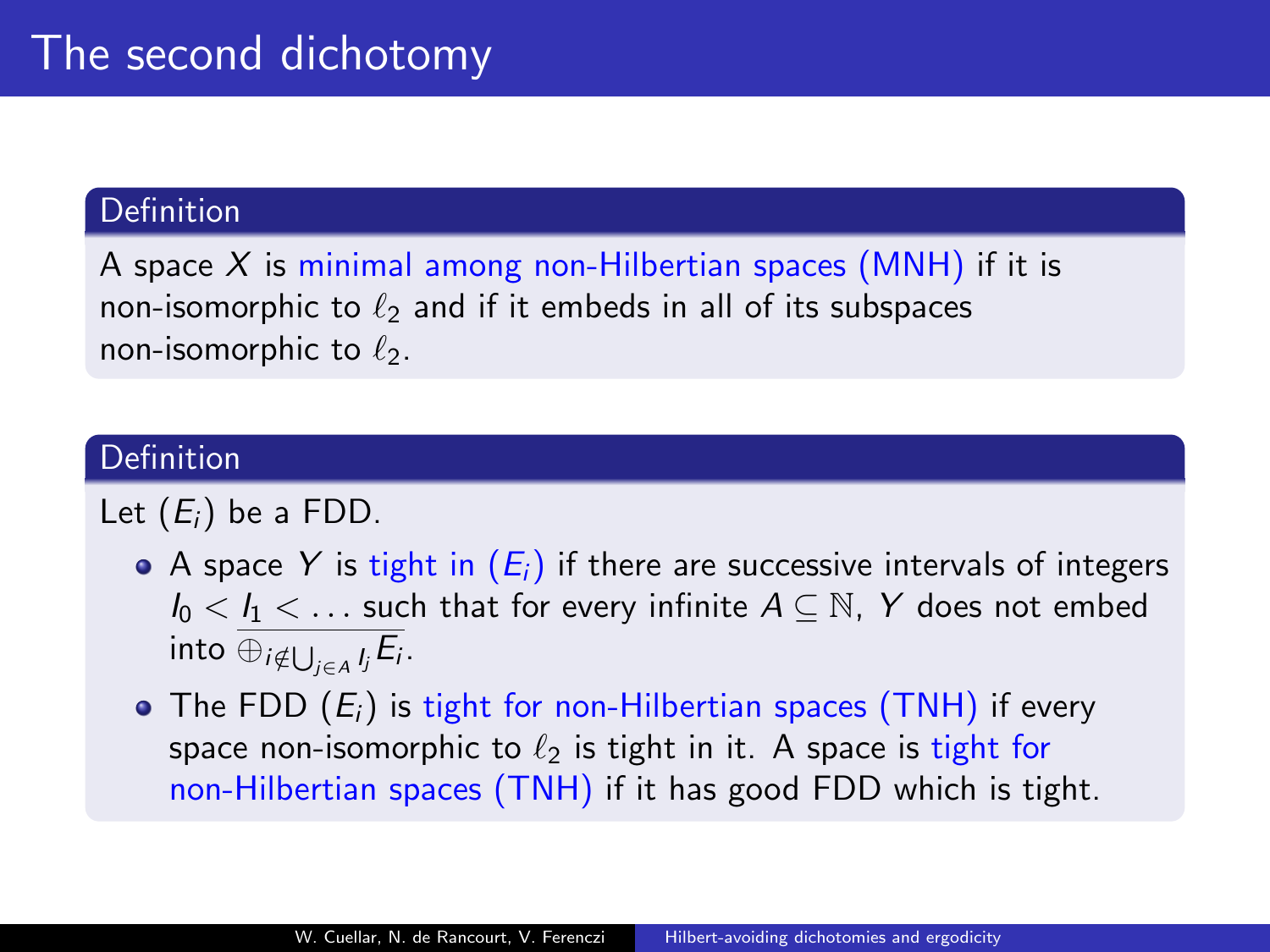#### Theorem

Every space non-isomorphic to  $\ell_2$  contains either a MNH subspace, or a TNH subspace.

**Proposition** 

A TNH space is ergodic.

### **Corollary**

A non-ergodic space non-isomorphic to  $\ell_2$  has a MNH subspace.

So to prove our second conjecture, it would be enough to show that an HHP space cannot be MNH.

#### Question

Are there non-trivial  $(\ell_2$ -saturated) MNH spaces?